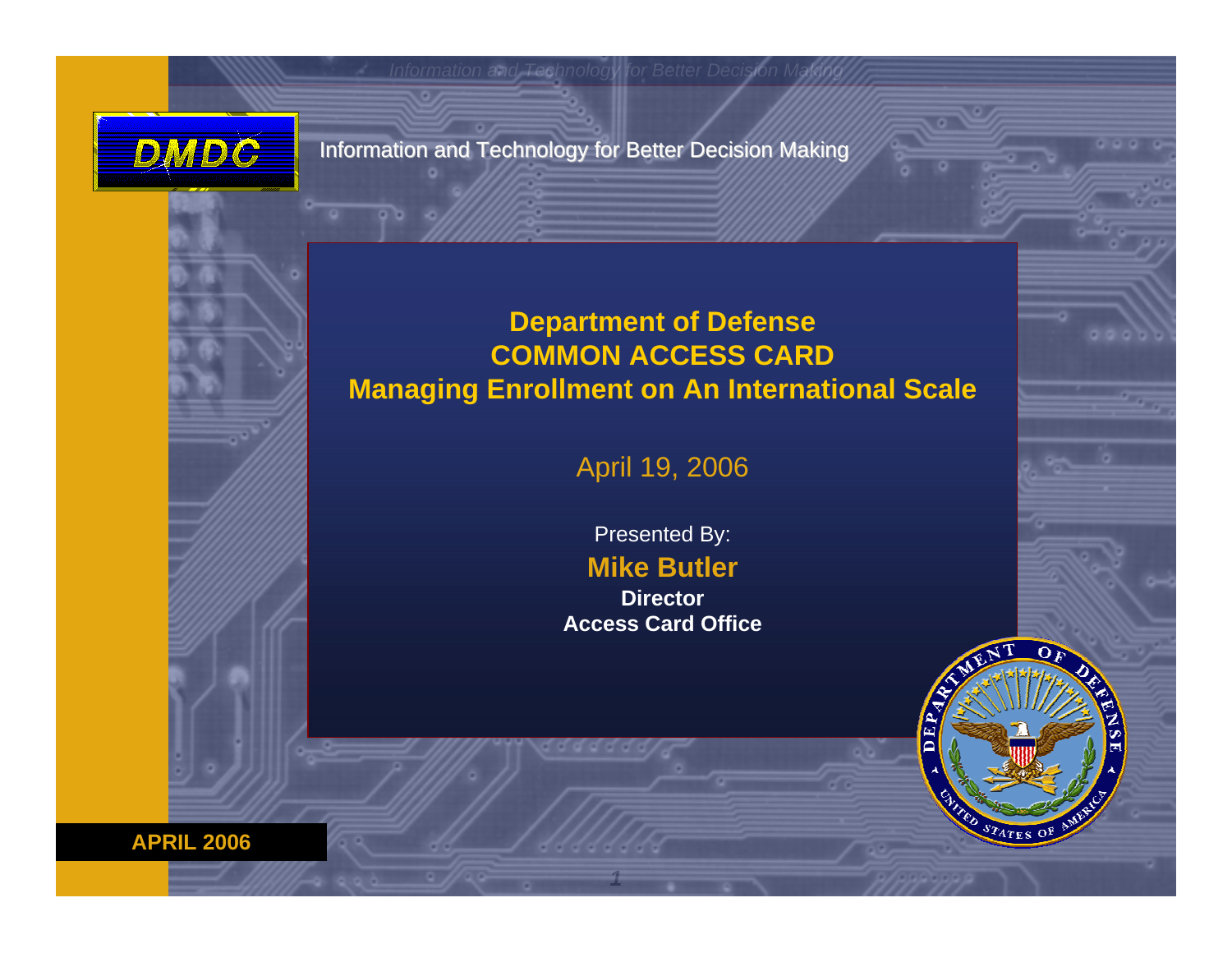## **CAC Program Requires Policy**

- $\bullet$  **Dr. Hamre/Defense Management Council (DMC) decision on 24 Sep 1999 to adopt DoD Smart Card**
- y **DEPSECDEF Memo, Subject: Smart Card Adoption and Implementation (dated 10 Nov1999)**
- $\bullet$  **DoD Common Access Card (CAC)**
	- **Provide physical and logical access**
	- **Be military and civilian ID card**
	- **Platform for PKI hardware token (Class 3 maybe Class 4)**
- $\bullet$ **Include multiple media (mag strip, chip, bar code)**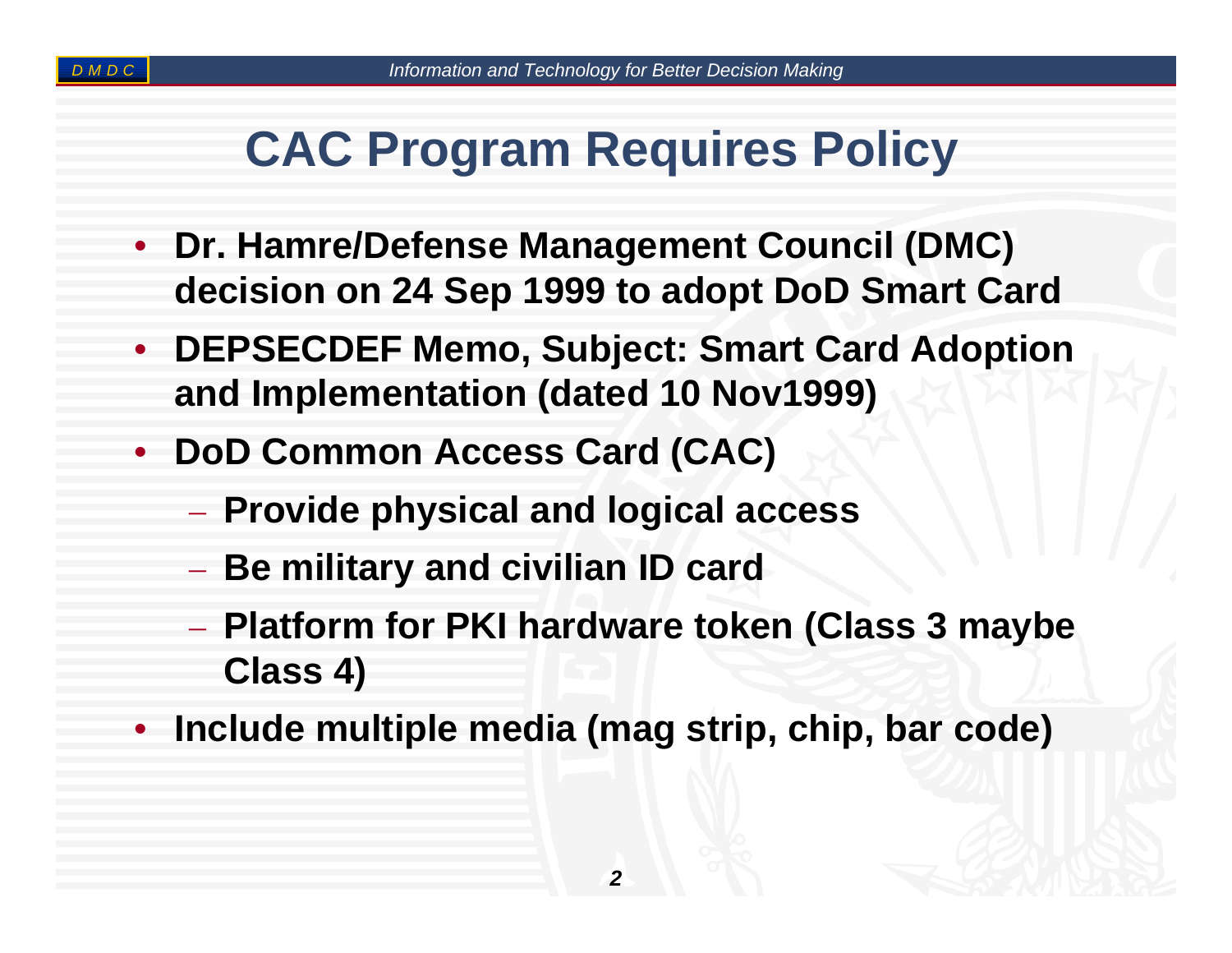## **Process and Technology**

- $\bullet$  **Use DEERS/RAPIDS platform (for card issuance and maintenance)**
- $\bullet$  **DoD CIO:**
	- **Authorized to modify existing DEPSECDEF PKI guidance to accommodate CAC**
	- **Directed to execute initial CAC implementation NLT Dec 30, 2000**
	- **Directed to establish Smart Card Configuration Management Control Board (SCCMCB)**
		- **allocation of space on chip for Componentspecific applications**
		- **integration of cross-functional requirements**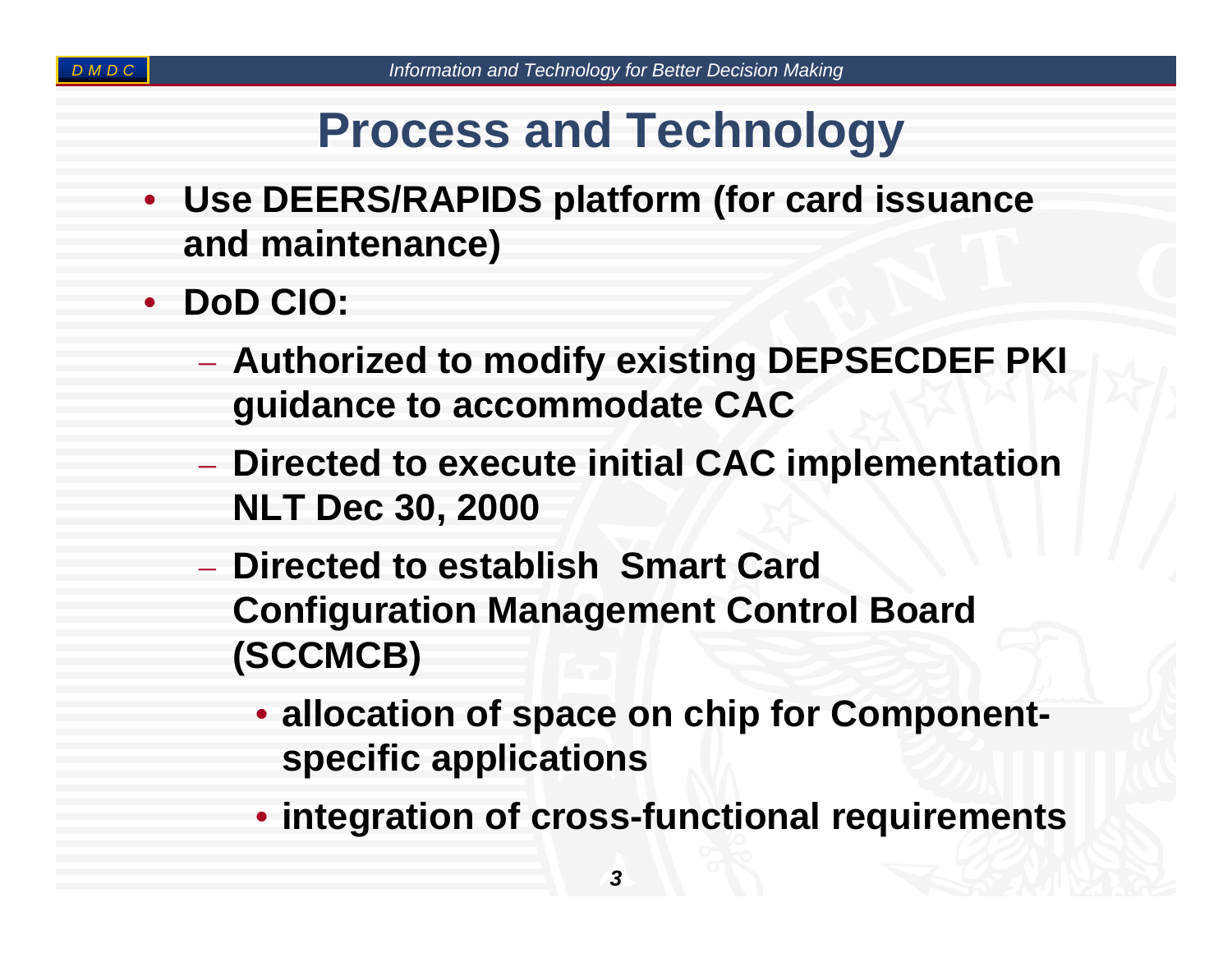# **CAC Timeline**

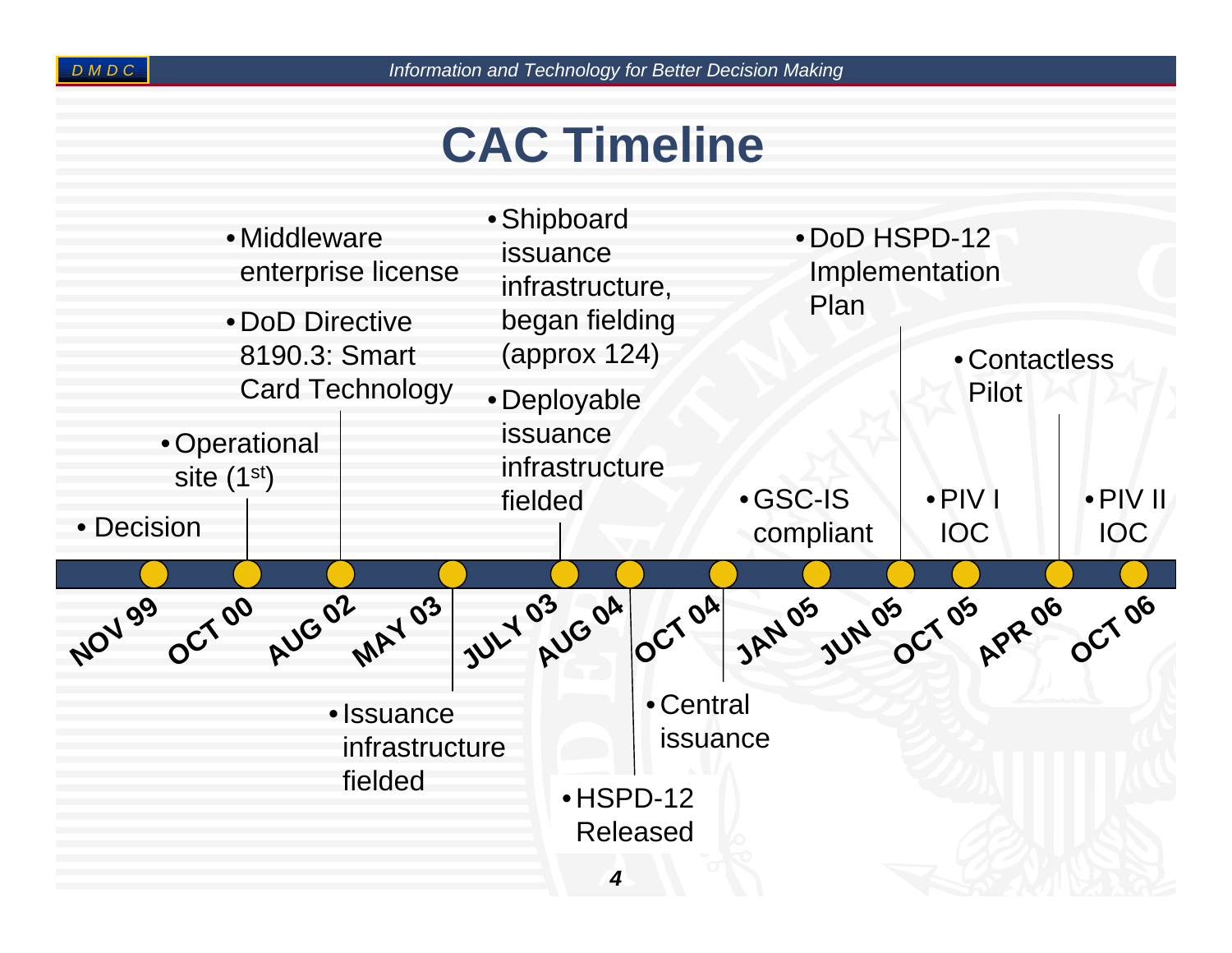*D DC M*

*Information and Technology for Better Decision Making*

### **Production Network**

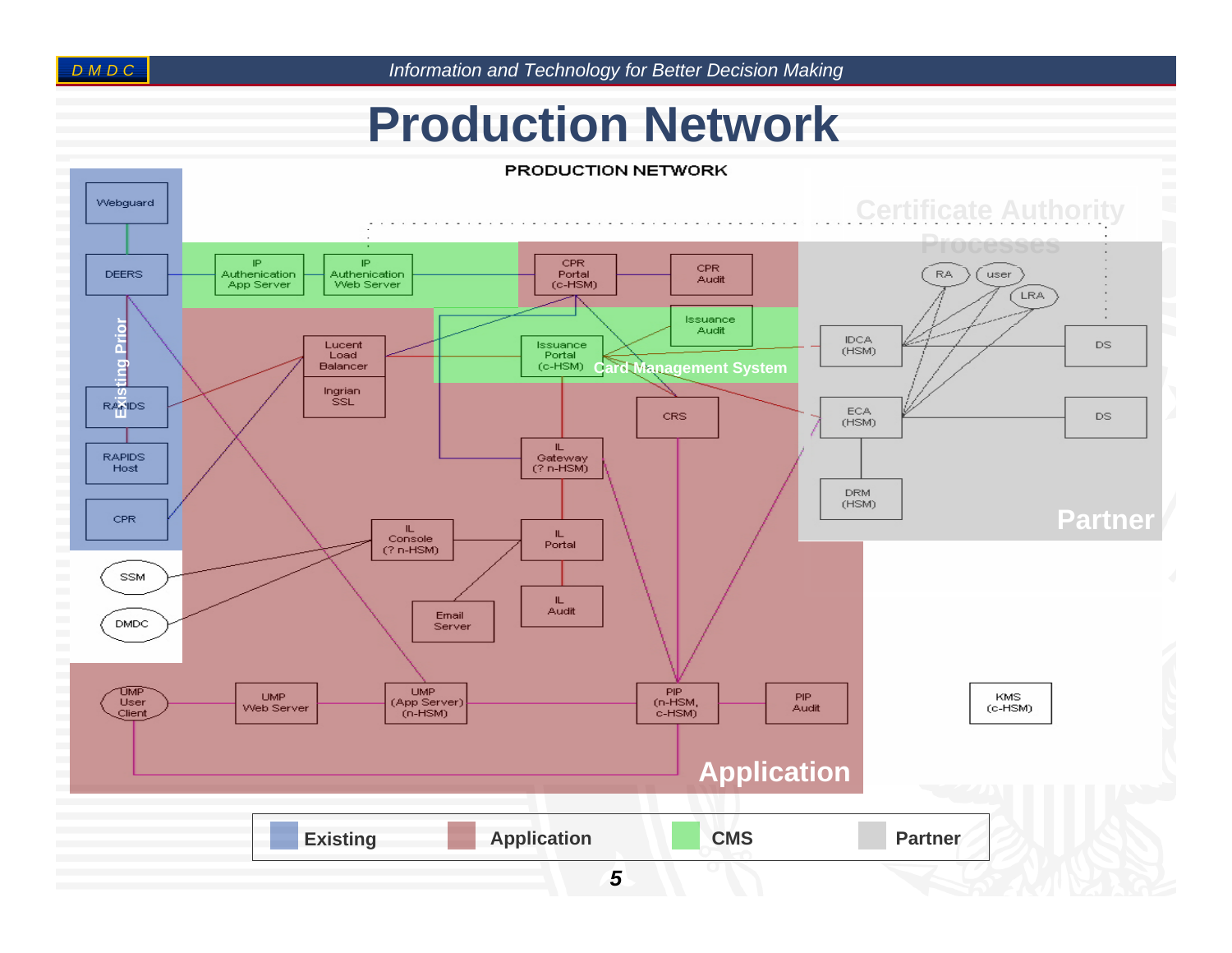## **DoD Distributed Issuance Infrastructure**



### *6***1,950 Sites Deployed Worldwide**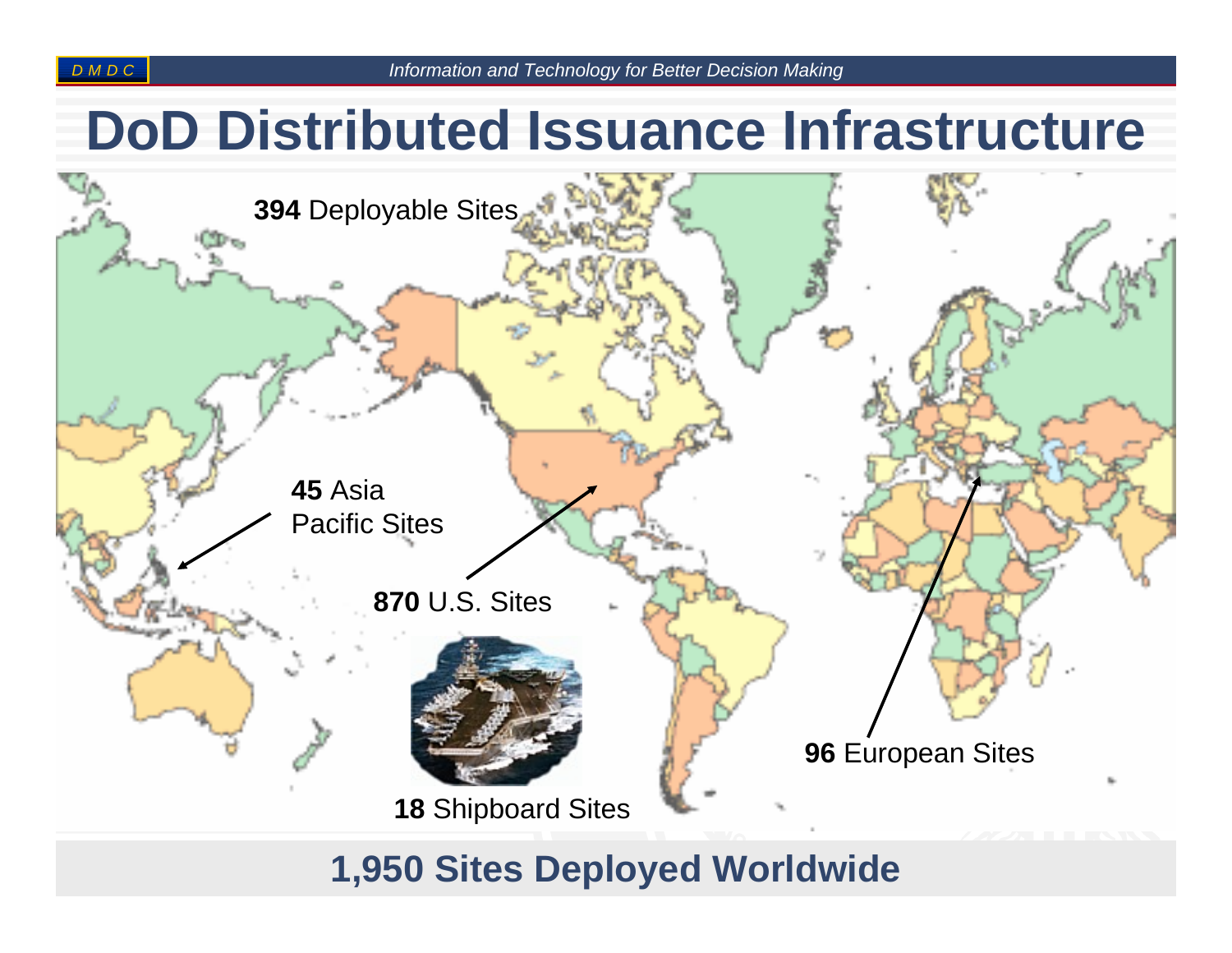# **Key Component – Identity Database**

**DEERS/RAPIDS is a Person Based DoD Benefit Delivery System DEERS - over 25,000 users throughout DoD, 23 million records RAPIDS - 1500 workstations at 900 sites in 23 countries**



**ARMY, NAVY, AIR FORCE, M ARINE CORPS, COAST GUARD, NOAA, PUBLIC HEALTH**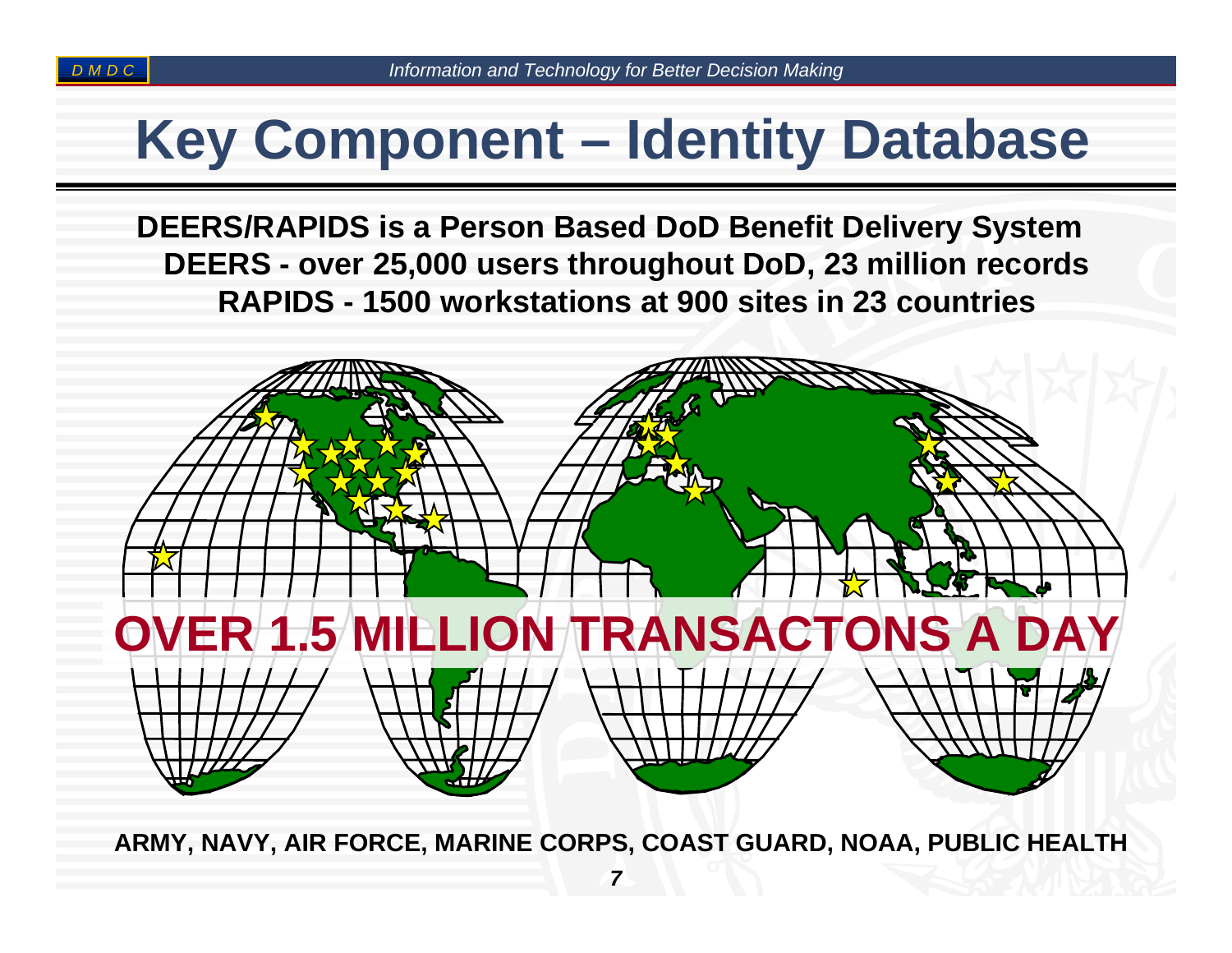#### **Identity Services – Net Centric Approach**



*8* **CAC is an authentication token – Not a data carrier!**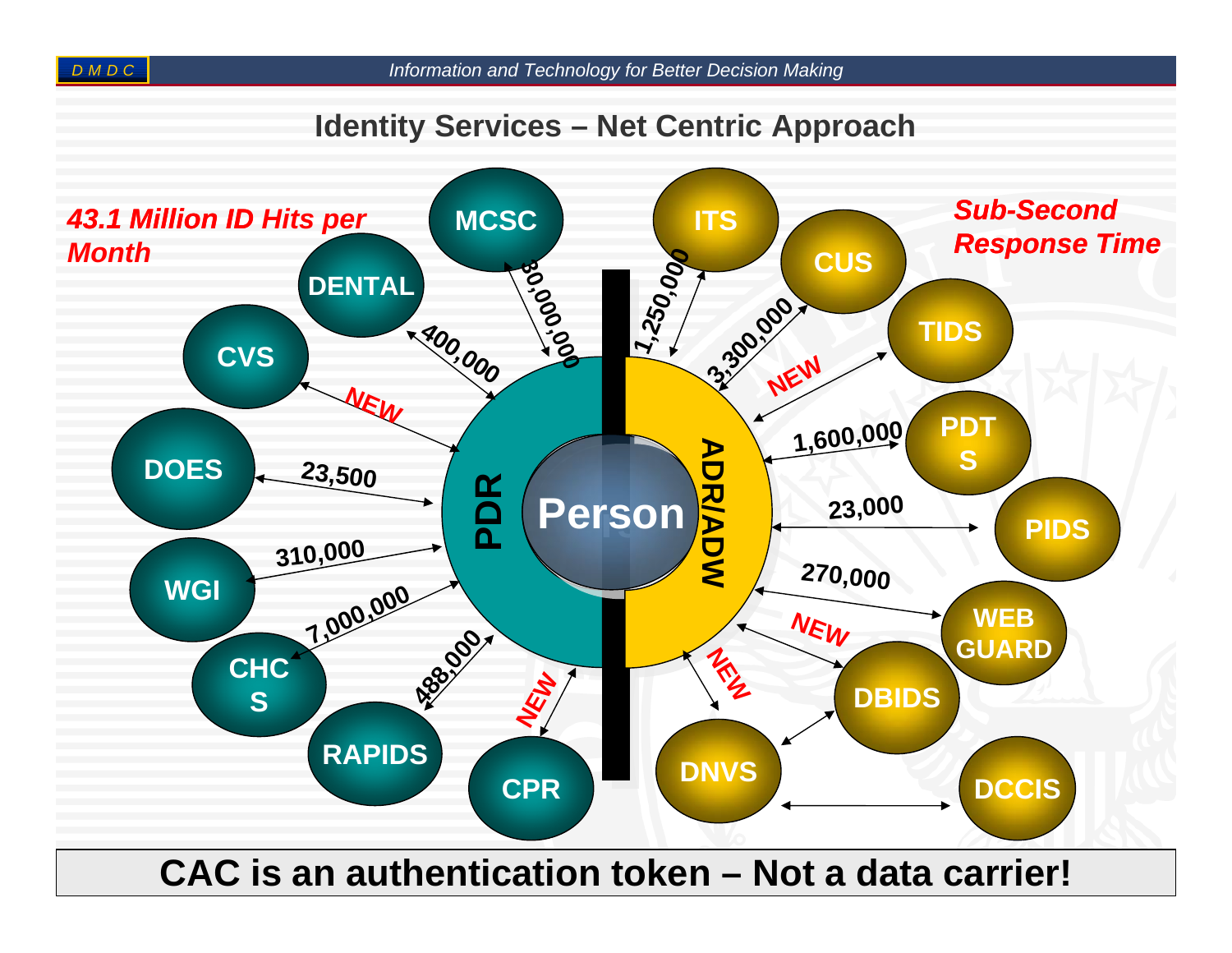# **Management Design**

### **CENTRALIZED**

- $\bullet$ **Program Governance**
- $\bullet$  **Mandated Applications**
	- −**PKI**
	- −**Building Access**
	- −**Logical Access**
	- −**ID Cards**
- 0 **Joint Applications (e.g.)**
	- **Manifesting**
	- **e-purse**
	- **Food Service**
- $\bullet$ **Basic Data on Chip**
- $\bullet$ **Space Allocation for Components**

### **DECENTRALIZED**

- $\bullet$ **Component-specific applications**
- $\bullet$  **Physical access authorization enablement**
- $\bullet$ **System access authorization**
- 0 **DEERS/RAPIDS/LRA workstation operations**
- 0 **Applications hardware**
- $\bullet$ **Business Process Re-engineering**